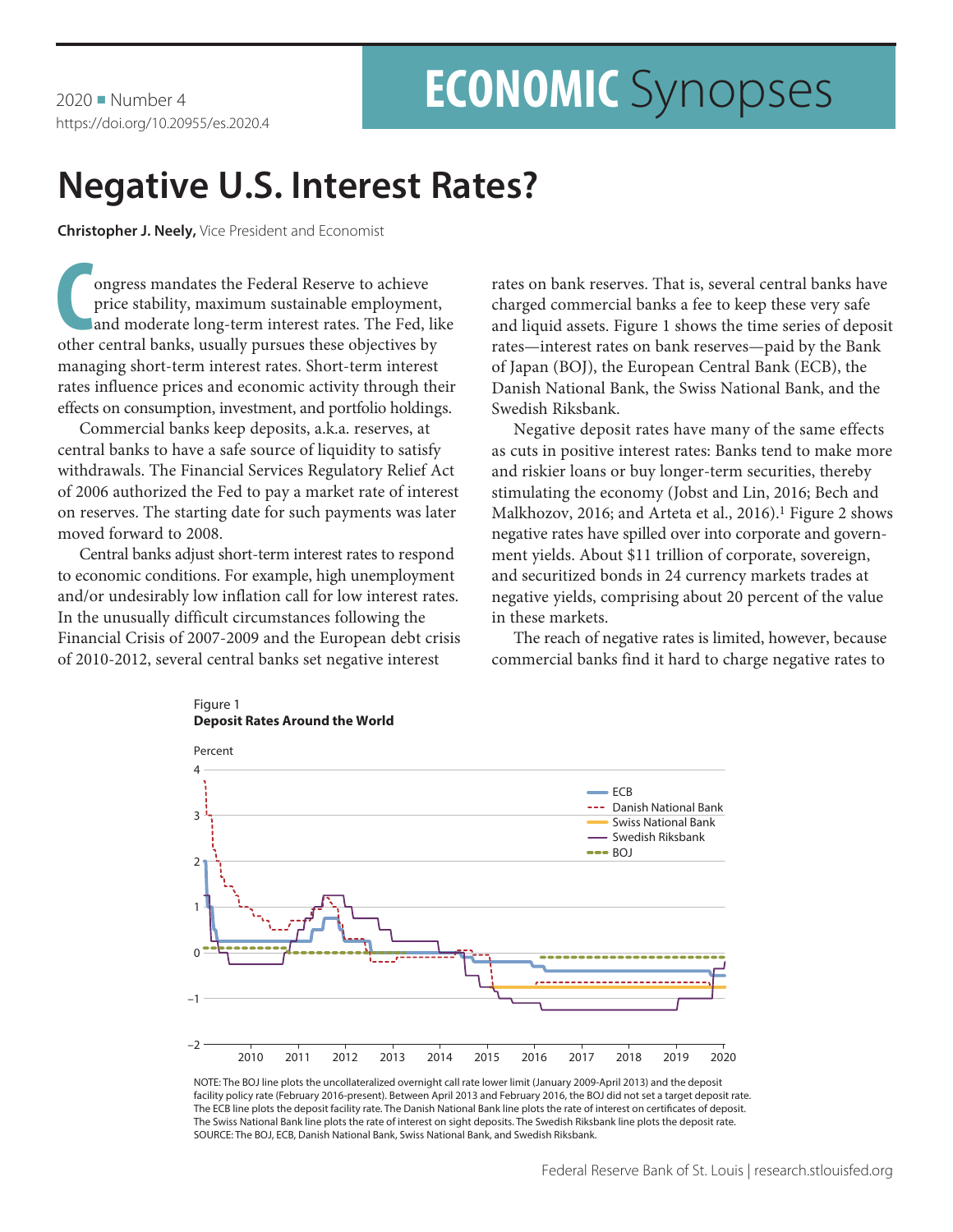

### Figure 2 **Value of Bond Market Trading at Negative Yields**

SOURCE: Bloomberg Barclays Global Negative Yielding Debt Index and Global Aggregate Total Return Index.

their retail depositors, who might choose to hold their wealth in cash. Commercial banks have been able to charge negative rates on deposits of other financial institutions or firms to a limited degree, but negative rates still tend to compress the margin between the rates at which banks lend and that at which they borrow, which reduces their profits. The effect on banks and related financial institutions has been a major factor in restraining use of negative interest rates.

Negative rates have many of the same effects as cuts in positive rates but put pressure on banks' financial conditions, which has restrained their use.

The Federal Reserve did not introduce negative deposit rates even during its energetic, unconventional efforts to stimulate the economy in 2008-13. Why did the Fed eschew negative rates in those years? Former Chair Bernanke (2016) outlines several reasons: First, without experience with negative rates, Fed economists may have underestimated the extent to which rates could be pushed negative. A 2010

Federal Reserve Board memo (Burke et al., 2010) estimated that short rates couldn't be pushed below –30 to –35 basis points without provoking a widespread withdrawal of reserves from the Federal Reserve System. Several central banks, however, have pushed rates below –50 basis points.2 Second, according to former Chair Yellen, it is unclear whether the Federal Reserve can legally impose negative rates on reserve deposits (C-SPAN, 2016).<sup>3</sup> Third, at that time there were concerns about the effect of negative rates on the health of money market mutual funds (MMFs). MMF losses might induce MMF investors to withdraw their deposits en masse and endanger the health of that part of the financial system.

When asked about potentially using negative interest rates in the future, Chair Powell (2019) responded: "I think we would look at using large-scale asset purchases and forward guidance. I do not think we'd be looking at using negative rates." Nevertheless, former Chair Bernanke (2020) has suggested that the Fed should not rule out resorting to negative rates if economic conditions warrant. He reasons that even the possibility of negative rates has a stimulative effect by keeping the expected path of short rates lower than it would otherwise be.<sup>4</sup>